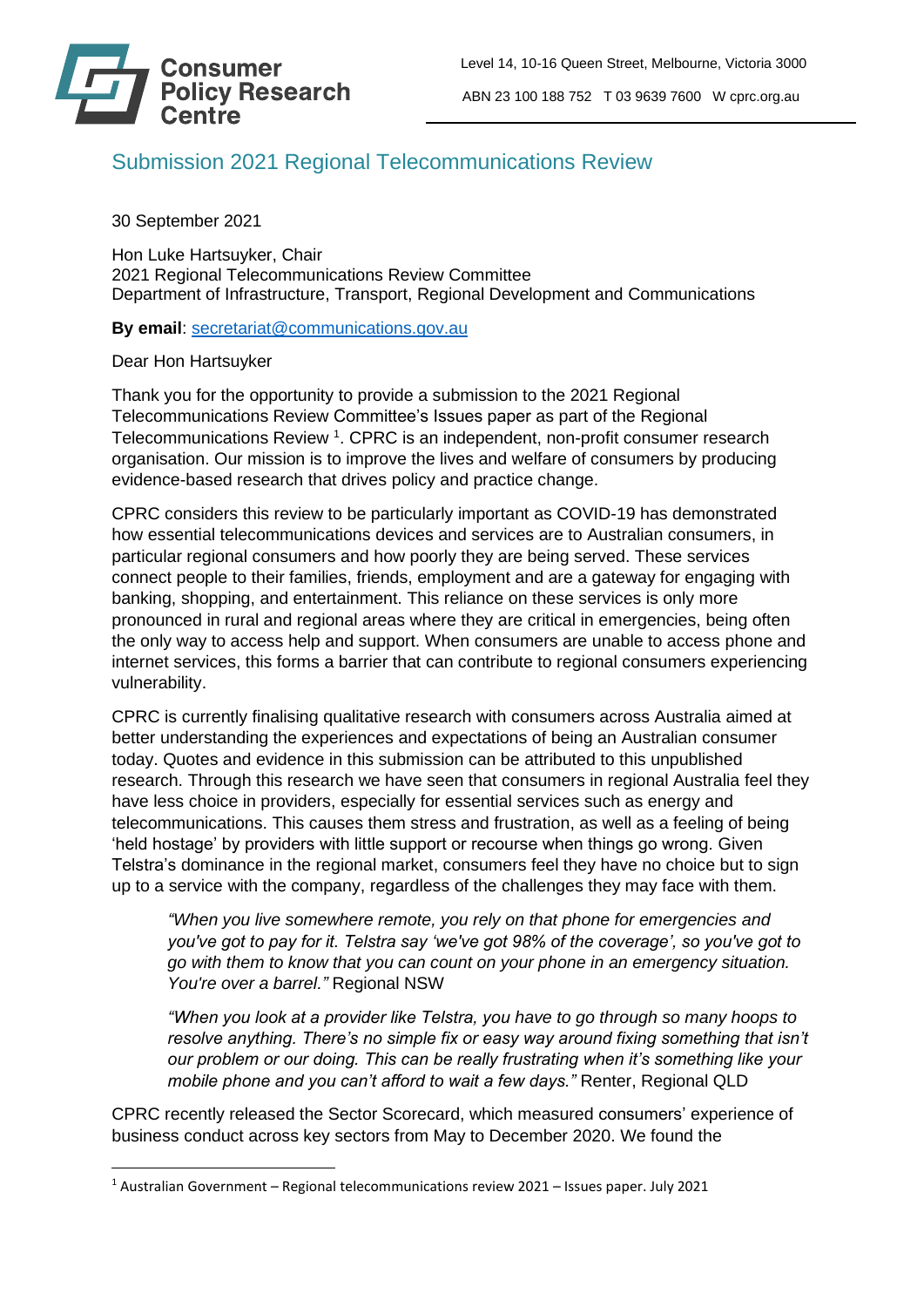

telecommunications sector had the worst user experience and accessibility score out of the six industries assessed.<sup>2</sup> The telecommunications sector ranked last in providing support to all consumers among the sectors measured – but scored worse for regionally located consumers (3.8) see Figure 1<sup>3</sup>.



## *Figure 1: Sector Scorecard telecommunications metro vs regional (CPRC 2021)*

It is clear there is room for improvement in how the telecommunications sector provides services to regional consumers. CPRC considers there are several issues that require detailed consideration, including improving information provision, choice, service levels, user experience, and support for consumers experiencing vulnerability.

Below is a summary of recent CPRC submissions and reports the Committee should consider in its deliberations:

- Submissions to the Consumer Safeguards Review Part B and Part  $C^{45}$  Part C of the safeguards review is outstanding, and we recommend the Minister for Telecommunications must finalise and implement the consumer safeguards review, especially introducing stronger obligations to support consumers experiencing payment difficulty.
- Submission to Australian Media and Communication Authority consultation paper Consumer vulnerability: Expectations for the telecommunications industry.<sup>6</sup>
- Report: Exploring Regulatory Approaches to Consumer Vulnerability<sup>7</sup> sets out opportunities for essential service market stewards to adopt a more inclusive approach to supporting all consumers.

<sup>2</sup> CPRC- Consumers and COVID-19: Sector Scorecard - September 2021

<sup>3</sup> Note: our Sector Scorecard reflects the relative experiences of those who interacted with their provider. See <https://cprc.org.au/publications/consumer-insights-series-sector-scorecard/> for full scores and detailed methodology

<sup>4</sup> Submission to the Consumer Safeguards Review Part B – Reliability of services Consultation Paper

<sup>&</sup>lt;sup>5</sup> Submission to the Consumer Safeguards Review Part C: Choice and Fairness

<sup>&</sup>lt;sup>6</sup> Submission to Australian Media and Communication Authority - Consumer vulnerability: Expectations for the telecommunications industry

<sup>7</sup> CPRC - Exploring Regulatory Approaches to Consumer Vulnerability - February 2020